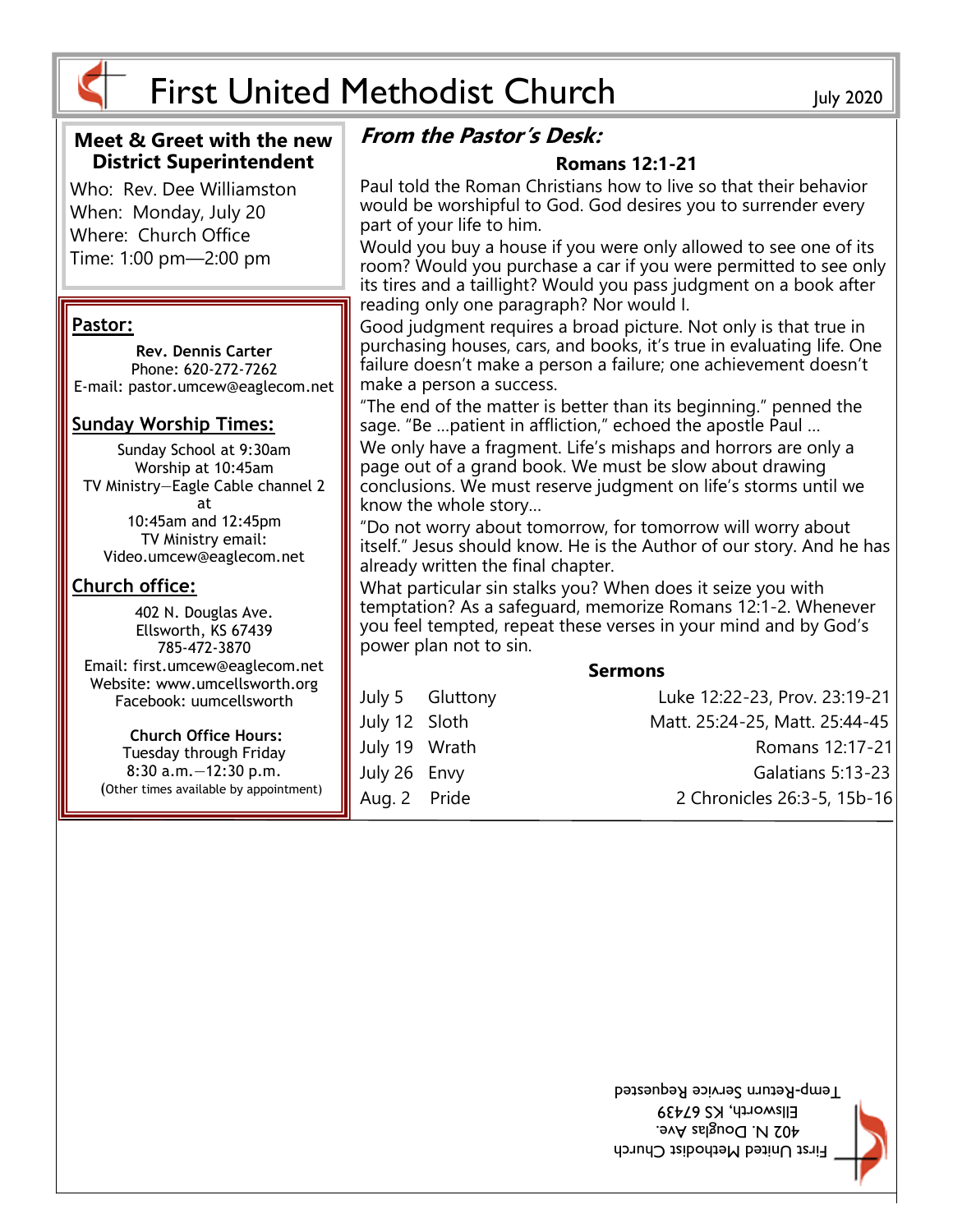

#### **5 Rs to resist temptation**

- 1. **Remembe**r who you are
- 2. **Realize** consequences of your actions
- 3. **Remove** yourself from the situation
- 4. Stop & **Rededicate**
- 5. **Reveal** your struggle to a trusted friend

#### **Education Team News:**

Our church vision statement has not changed. "To Build and Strengthen Relationships with God and Each Other Inside the Church and With Others Outside the Church." How we live out that statement has changed. Since the "Stay at Home" orders were given, we have not had in-person Sunday School at the church building; however, the Education Team has continued to provide Sunday School opportunities to the children through handout packets and adults through Zoom conferencing. As in-person gathering becomes an option, the Education Team is developing a strategy to adjust Sunday School again. We are committed to build and to strengthen relationships with God and each other through a safe and effective manner. All children, youth, and adults will be included. At this time, we are planning to start in-person Sunday School at the church facility on Sunday, July 12. Our plans will adjust as needed with the County requirements and feedback from the congregation. Until then, we will continue to offer the handouts and Zoom meeting. We will continue to share with you our thoughts and plans. Please feel free to offer you thoughts and suggestions to us. Thank you.

Education Team

# **Summer Grab & Go Lunch Program**

**Volunteers Needed:** Our church will volunteer the week of July 20 –24. If you would like to volunteer or know someone that would like to volunteer please call the church office at 785-472-3870. The program has changed due to COVID-19 and this is the new information:

Fewer volunteers are needed**,** but the main preparation site in Wilson needs more help for volunteers (at least two) that are willing to help prepare and pack the meals from 9:45 am to 11:00 am. We only need 3 volunteers to distribute in Ellsworth. **All volunteers will be wearing masks/gloves etc.**

**Every volunteer must read the civil rights paper. They need to sign and date that they will abide by the guidelines for fair treatment for all. This needs to be kept for our files** 

> **Ellsworth**: 11:30 am—12:00 pm @ Ellsworth High School **Kanopolis**: 11:45 am—12:15 pm @ The Community Room (Library) **Geneseo**: 12:15 pm—12:45 pm @ Park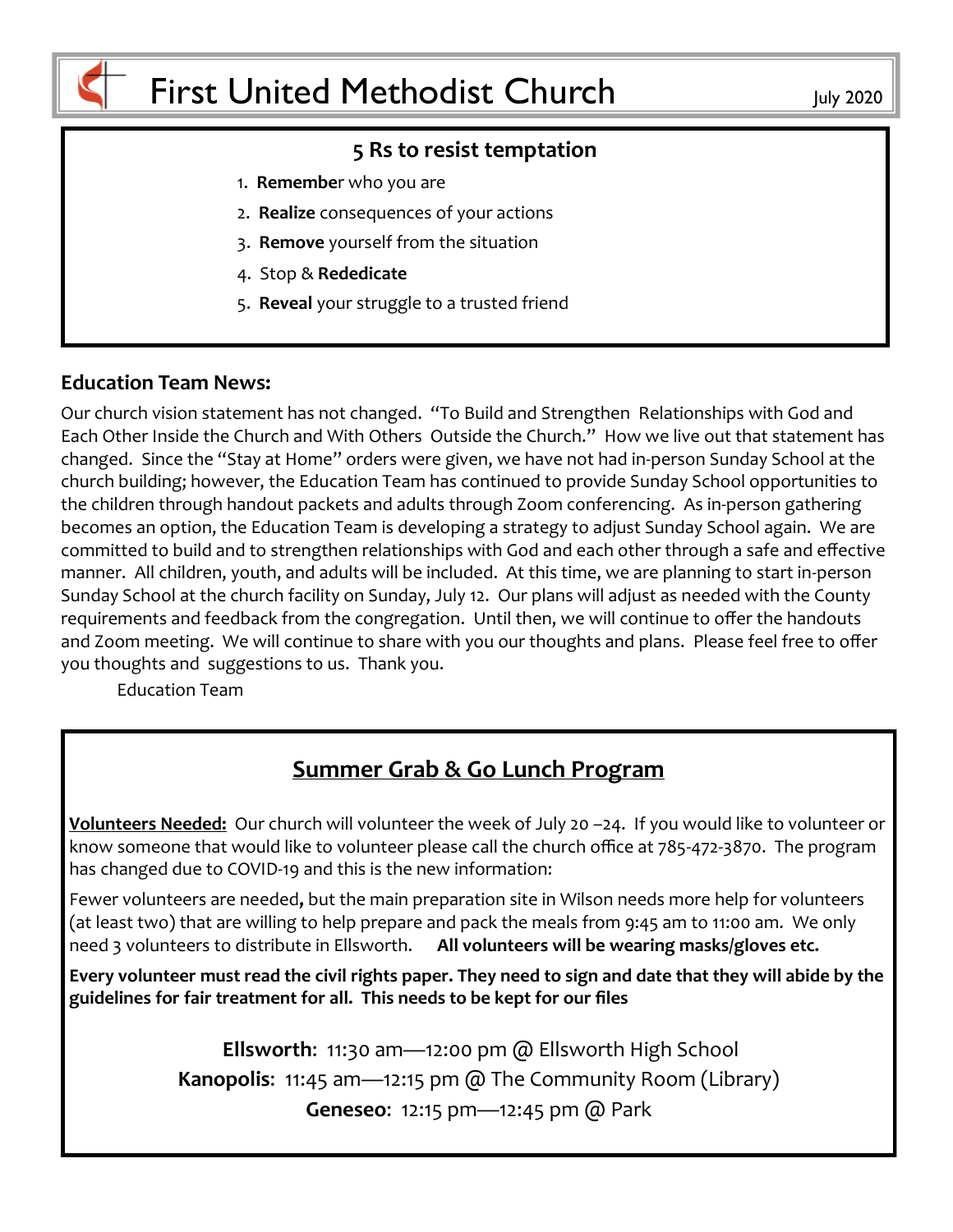

# First United Methodist Church July 2020

# **Weekly Activities:**

#### **Sundays:**

9:15 am—Adult Sunday School (Zoom) 9:30 am—Sunday School for all ages (begins July 12) 10:45 am—Worship in sanctuary **Tuesdays:** 1:00 pm—Grief Support Group (Arts Council) **Wednesdays:** 10:00 am—Music With Mosaic

# **July Calendar:**

Sun, July 5—Holy Communion 7:00 pm—Trustees Meeting (Zoom) Tues, July 7 7:00 pm—Leadership Meeting (Zoom) Thurs, July 9 2:00 pm—Faith & Hope Circle Fri, July 10 Please have church cleaning tasks completed. Sat, July 11 Church Basement in use Sun, July 12—Moment 4 Missions (Family Connections) **Postponed** Welcome Back Picnic Mon, July 13 6:30 pm—Finance/Stewardship Meeting (Zoom) Tues, July 14 6:30 pm—Missions/Evangelism Meeting (Zoom) Sun, July 19 8:00 am—United Methodist Men Breakfast Mon, July 20 1:00 pm—DS Dee Williamston Meet & Greet July 20—24 Volunteer for the Summer Lunch Program Tues, July 21 6:30 pm—Worship Meeting (Zoom) Thurs, July 23 6:30 pm—Education Meeting (Zoom) Sun, July 26—Cookie Fellowship Mon, July 27 6:30 pm—SPPRC Meeting (Zoom)

#### **Recent Prayer Requests:**

Marie McNeal, Lu Adams, Buddy & Becky Stonebraker's family

# **Continued Prayers for**:

Dorothy Thomas, Dave Kuhlmann, Nancy Bircher's Family, Betty Janocek, Rose Doubrava, Art Boyd's Family, Trent & Olivia Stevenson, Alan Falk, Frona Lorimer, Ed Hoffhines, Rhonda Hoffhines-Blair, Steve Noren, Byrne & Rosalie Wood, Judy Gebhardt, Bonnie Stinchcomb, Judy Toman, Karen Kerr

Salina Rescue Mission ~ Ashby House ~ Youthville/Ember Hope ~ Shut-Ins ~ Nursing Home Residents ~ Mosaic Clients ~ Our Nation's Leaders  $\sim$  Military  $\sim$  World  $\sim$  United Nations  $\sim$  Youth  $\sim$  Unemployed  $\sim$  Unspoken Requests ~ Missions/Missionaries

\*\*Continued prayers will be listed for 3 months. Please contact the church office to continue on the list.\*\*

<del></del>

## **July 80+ & Shut-In Birthdays**

**3rd—David Bontrager** 203 Hope Circle, Ellsworth, 67439

**4th—Charlie Vondra** 1310 Fairbanks, Ellsworth, 67439 ## **5th—Frona Lorimer**

Villa Grace 1156 HWY 14, Room 308, Ellsworth, 67439

**6th—Neva Chastain** 811 Elizabeth, Apt. 201, Ellsworth, KS 67439

*A reminder that the Ministerial Alliance is the go-to place for those in the community needing utility bill assistance. For more Information please contact Pastor Exie Barber at 785-531-0067.*

XXXXXXXXXXXXXXXXXXXXXXXXXXXXXXXXXX